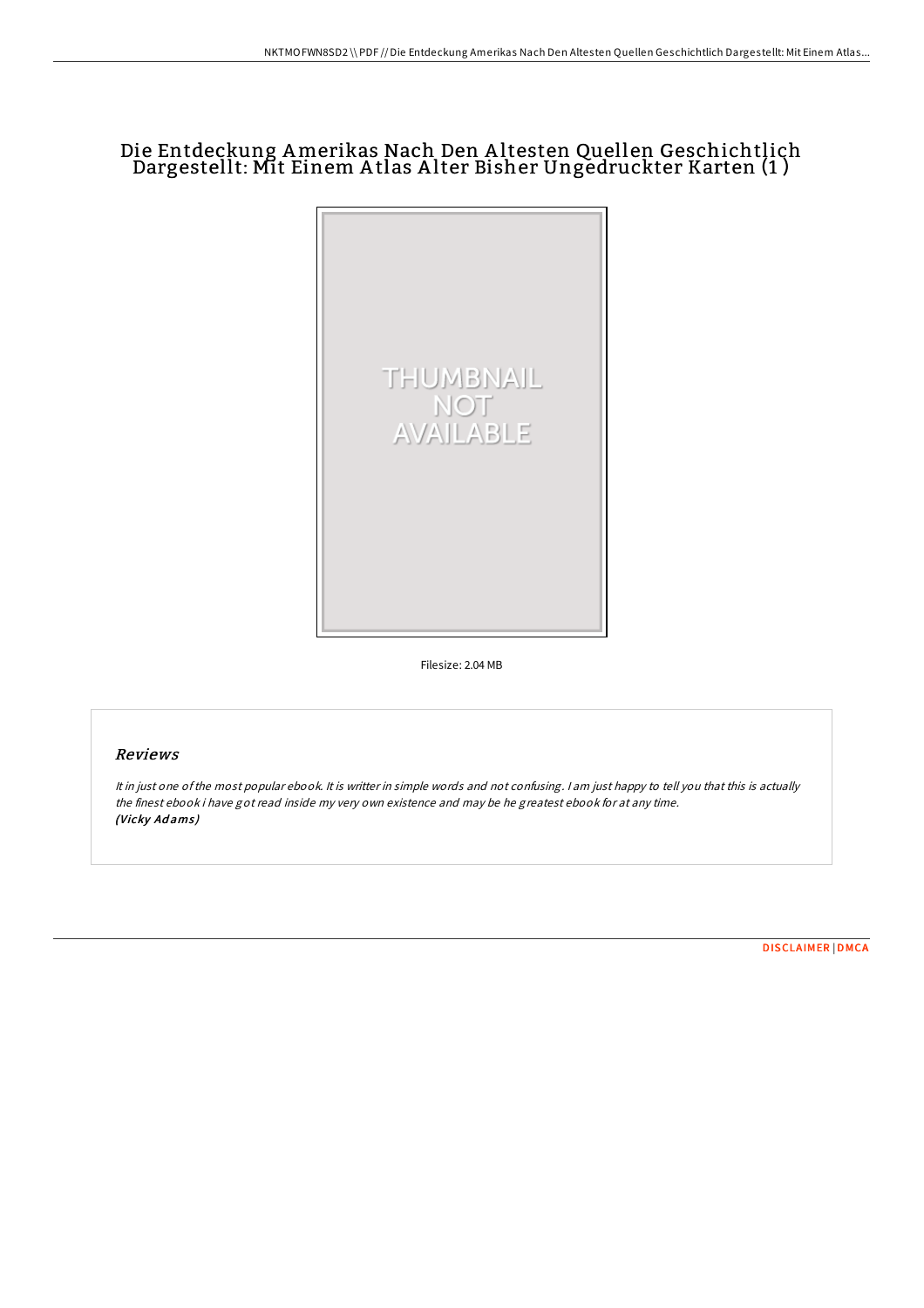## DIE ENTDECKUNG AMERIKAS NACH DEN ALTESTEN QUELLEN GESCHICHTLICH DARGESTELLT: MIT EINEM ATLAS ALTER BISHER UNGEDRUCKTER KARTEN (1 )



To get Die Entdeckung Amerikas Nach Den Altesten Quellen Geschichtlich Dargestellt: Mit Einem Atlas Alter Bisher Ung ed ruckter Karten (1) PDF, make sure you refer to the hyperlink under and download the document or have accessibility to additional information which might be related to DIE ENTDECKUNG AMERIKAS NACH DEN ALTESTEN QUELLEN GESCHICHTLICH DARGESTELLT: MIT EINEM ATLAS ALTER BISHER UNGEDRUCKTER KARTEN (1 ) book.

RareBooksClub. Paperback. Book Condition: New. This item is printed on demand. Paperback. 104 pages. LC Number: KF27 . W347 2005k OCLC Number: (OCoLC)173688812 Subject: Disability evaluation -- United States -- Management. Excerpt: . . . ight million disabled workers and their families received 6. 2 billion in monthly benefits. By 2013, the SSA expects the DI rolls to increase by 35 percent due to the aging of the Baby Boomers. The SSI program is a means-tested income assistance program funded with general revenues. As of July 2005, about 5. 9 million blind and disabled individuals received 2. 6 billion in Federal monthly SSI payments. Growing workloads for these two programs have placed increasing demands on the SSA. Applications have increased 30 percent during the past 5 years, from 2 million in Fiscal Year (FY) 1999 to 2. 6 million in FY 2004. Those who pursued their disability claims through all levels of agency appeal waited an average of 1, 049 days in FY 2004 for a final decision. While the DI and SSI programs accounted for only 21 percent of benefit payments in 2004, these programs consumed more than 57 percent of the SSAs administrative resources, due to the complexity of making disability determinations. Currently, persons seeking DI or SSI benefits must file an application with the SSA, which is forwarded to a federally-funded State Disability Determination Service (DDS) to determine whether the individual meets the medical and vocational criteria for disability. If the DDS denies the claim, the applicant has three levels of administrative appeal, including a hearing by an Administrative Law Judge, before proceeding to Federal court. During a September 25, 2003 hearing before the Subcommittee on Social Security, the Commissioner of Social Security, Jo Anne B. Barnhart, first outlined her approach to improve the disability determination process....

 $\mathbb{R}$ Read Die Entdeckung Amerikas Nach Den Altesten Quellen Ges[chichtlich](http://almighty24.tech/die-entdeckung-amerikas-nach-den-altesten-quelle.html) Dargestellt: Mit Einem Atlas Alter Bisher Ung ed ruckter Karten (1) Online

Download PDF Die Entdeckung Amerikas Nach Den Altesten Quellen Ges[chichtlich](http://almighty24.tech/die-entdeckung-amerikas-nach-den-altesten-quelle.html) Dargestellt: Mit Einem Atlas Alter Bisher Ungedruckter Karten (1)